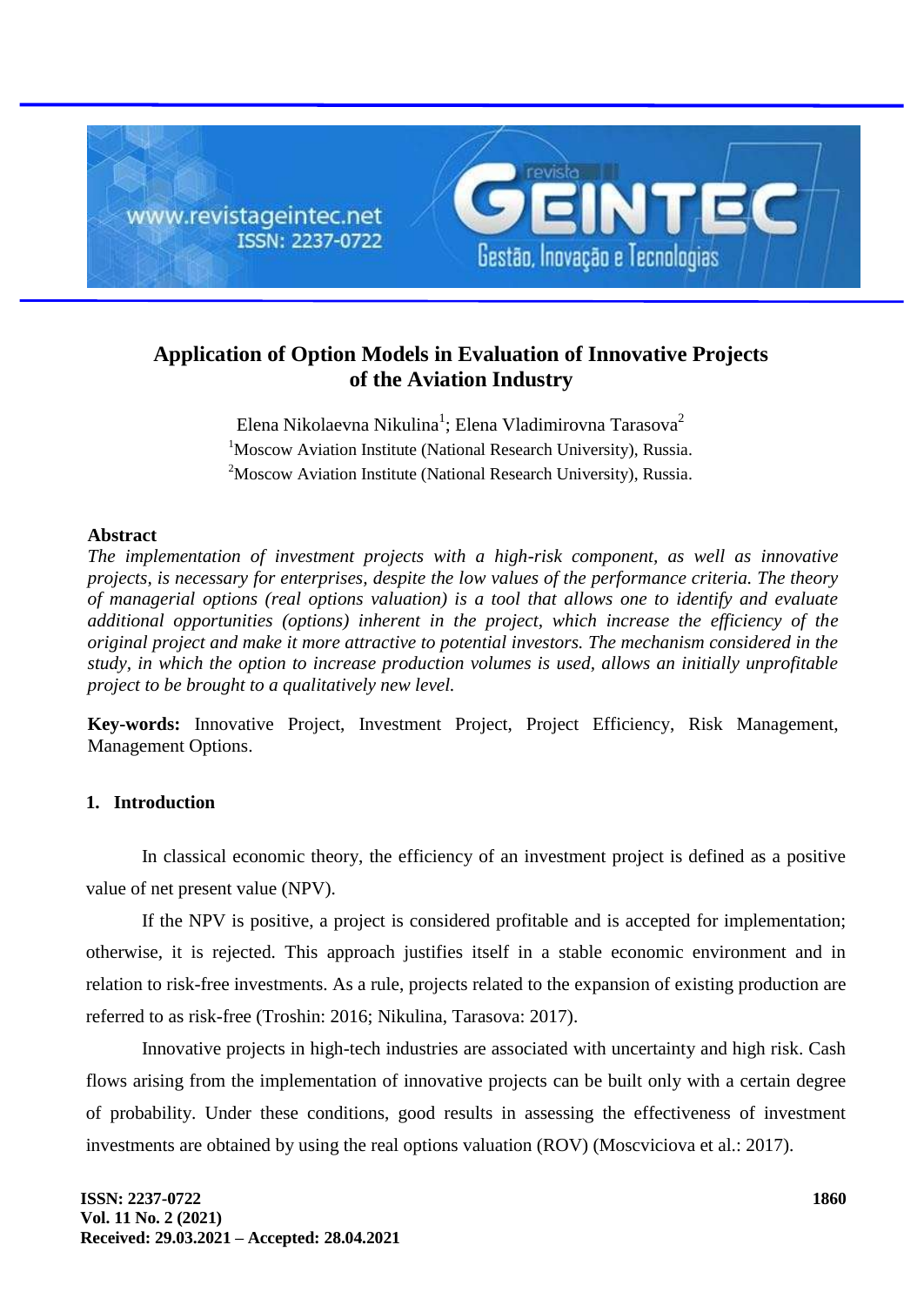ROV is used to assess the economic effect of investing funds, as well as determine the optimal moment to start investing. This assessment method is becoming more relevant in connection with a rapidly changing, dynamic external environment and increased flexibility in making management decisions (Nikulina, Tarasova: 2018; Tarasova, Nikulina: 2014).

The concept of a real option is defined as the right of its owner (project manager, enterprise manager, owner) to perform a certain action that changes the course of the project, depending on the current economic situation.

The presence of management options increases the attractiveness of an investment project for an investor. There are managerial options for expanding (reducing) the project, the option to abandon the project during its implementation, as well as postpone the implementation of the project.

A growth option occurs when the initial investment is a condition for future development, and the current project is viewed as a link in a chain of related projects. A nonprofit project can be vital to the company's future success.

If the situation deteriorates, the management has the opportunity to close, reduce or suspend the project; with a successful coincidence, it is possible to increase capacity, scale up to obtain large profits. Investment projects after their adoption and even after the start of implementation do not remain unchanged. Managers can make changes that affect subsequent cash flows.

Thus, the execution of a project that is ineffective from the point of view of the classical theory can open up prospects for the implementation of new projects by the enterprise, the implementation of which would be impossible without the implementation of the primary project.

Managerial or real options are the manager's ability to choose, which allows making decisions that affect the expected cash flows of the project and the duration of its implementation and even provides an opportunity for an emergency project curtailment. Similar decisions can be made throughout the entire life cycle of a project.

### **2. Methods**

The most commonly used models for pricing real options are:

- Black-Scholes model:
- Binomial option pricing model.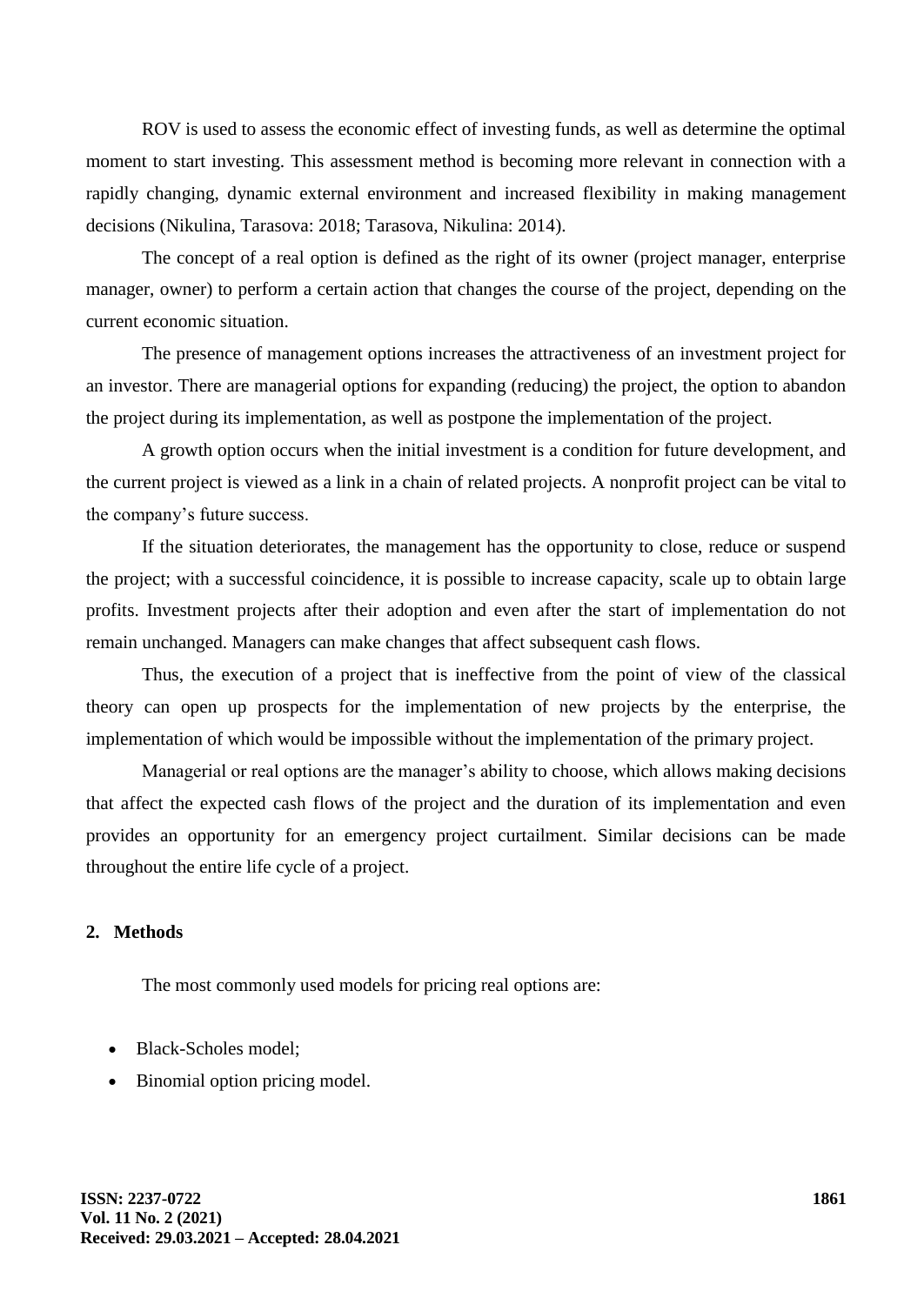Studies have shown that to assess the effectiveness of innovative projects in the aircraft industry, it is advisable to use a combination of classical valuation methods based on the construction of discounted cash flows and option models. For the basic project, dynamic criteria of investment efficiency are calculated: NPV and internal rate of return (IRR). Then the cost of possible management decisions in the process of implementing the main project is estimated. This valuation is done using ROV. The final version of the project cost for the investor takes into account all the opportunities that the project opens up.

#### **3. Results**

Let us consider a project related to the organization of the production of polymer composite materials (PCM) at an aviation enterprise.

Today, there is an active introduction of composite materials in the design of aircraft. At the moment, in the total weight of the aircraft, polymers and composites make up about 15% on average, while in the first aircraft, they made up only 2-3%. The field of application of composite materials in aircraft construction is extensive. They are used for highly loaded aircraft parts (skins, spars, ribs, panels, etc.) and engines (fan blades and compressors). In space technology, they are used to produce units of power structures of vehicles exposed to heating, for stiffeners and panels.

Composite materials are materials formed by a volumetric combination of chemically dissimilar components with a clear interface between them. They are characterized by properties that none of the components, taken separately, possesses. Composite materials are created for specific tasks. When designing a new composite, the technologist performs all the necessary calculations and only then chooses the optimal combination of raw materials for the production of a composite with the specified characteristics.

The use of composite materials makes it possible to reduce the weight of the aircraft by about 30%, which increases the payload by approximately 1.5 times and doubles the flight life of the aircraft. The introduction of composite materials into the structure of the aircraft also allows reducing the costs of its manufacture, which leads to a decrease in its cost.

According to expert estimates, the creation of a high-tech production complex equipped with modern machining and measuring equipment, as well as technological lines for the production of large-sized structures from composites, will require capital investments for 450,000 thousand rubles. The aviation enterprise produces conventionally (con) 30 aircraft per year. The need for composite materials for one aircraft is 394 sq. meters. Cost of production per sq. meter of composite is 12,000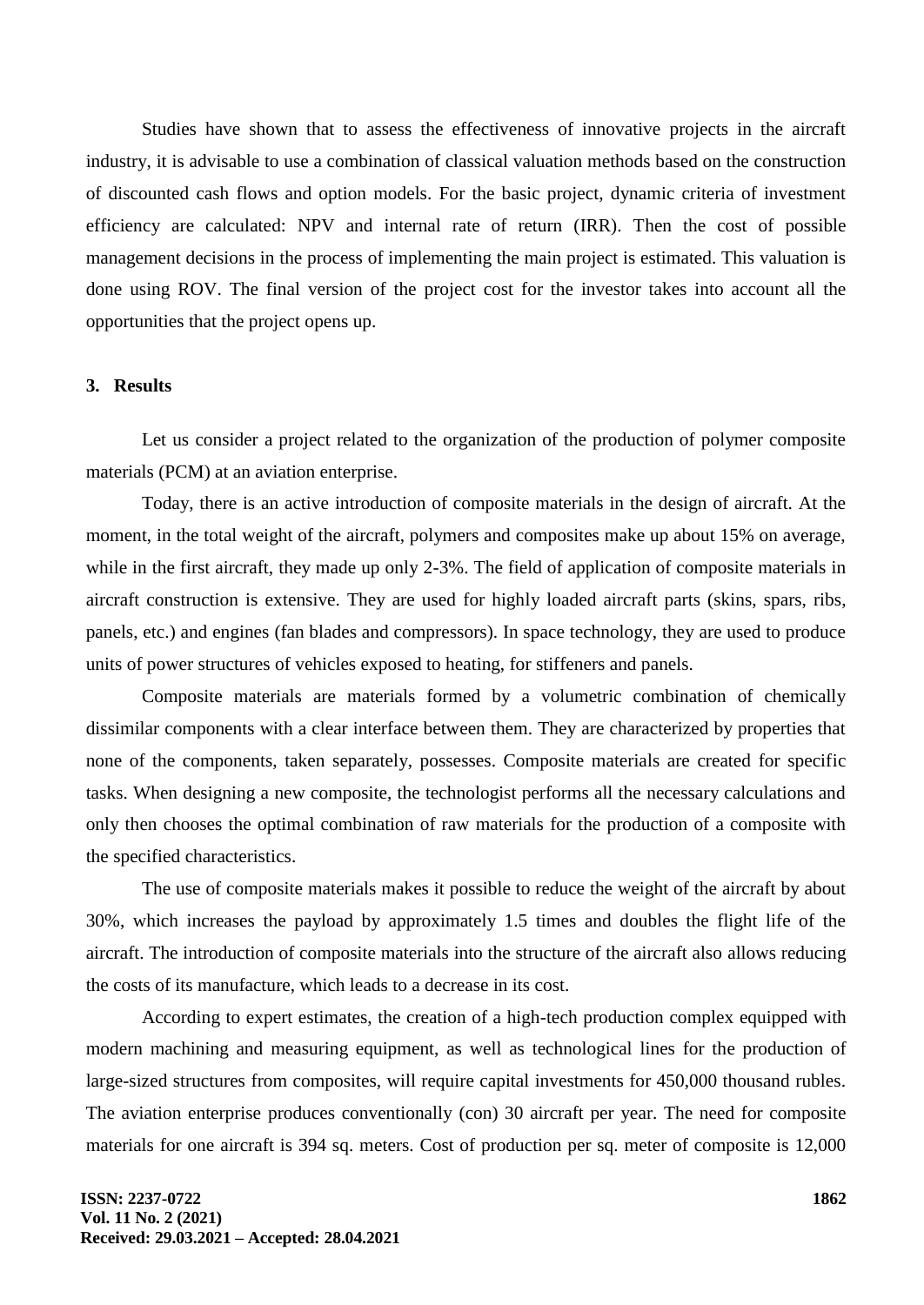thousand rubles. Due to the introduction of composite materials into the structure of the aircraft, the costs of basic materials are reduced by 8,430 thousand rubles per plane. The investment project is designed for 10 years. Equipment is depreciated on a straight-line basis with a depreciation period of 10 years.

Based on the given data, the cash flows for the project were built, presented in Table 1.

| Table 1- The Main Project for Organizing the Production of Composites. Cash Prows (In Thousand Kubles) |                  |           |                |            |                |            |            |            |            |            |            |
|--------------------------------------------------------------------------------------------------------|------------------|-----------|----------------|------------|----------------|------------|------------|------------|------------|------------|------------|
| Years                                                                                                  | $\boldsymbol{0}$ |           | $\overline{2}$ | 3          | $\overline{4}$ | 5          | 6          |            | 8          | 9          | 10         |
| Con production (pc.)                                                                                   |                  | 30        | 30             | 30         | 30             | 30         | 30         | 30         | 30         | 30         | 30         |
| Reduced costs for                                                                                      |                  | 252,      | 252,           | 252,       | 252,           | 252,       | 252,       | 252,       | 252,       | 252,       | 252,       |
| basic materials                                                                                        |                  | 900       | 900            | 900        | 900            | 900        | 900        | 900        | 900        | 900        | 900        |
| Composite fabrication                                                                                  |                  | 141,      | 141,           | 141,       | 141.           | 141.       | 141.       | 141,       | 141,       | 141.       | 141,       |
| costs                                                                                                  |                  | 840       | 840            | 840        | 840            | 840        | 840        | 840        | 840        | 840        | 840        |
| Depreciation                                                                                           |                  | 45,0      | 45,0           | 45,0       | 45,0           | 45,0       | 45,0       | 45,0       | 45,0       | 45,0       | 45,0       |
|                                                                                                        |                  | 00        | $00\,$         | $00\,$     | 00             | 00         | 00         | $00\,$     | 00         | 00         | 00         |
| Taxable profit                                                                                         |                  | 66,0      | 66,0           | 66,0       | 66,0           | 66,0       | 66,0       | 66,0       | 66,0       | 66,0       | 66,0       |
|                                                                                                        |                  | 60        | 60             | 60         | 60             | 60         | 60         | 60         | 60         | 60         | 60         |
| Net profit $(T = 20\%)$                                                                                |                  | 52,8      | 52,8           | 52,8       | 52,8           | 52,8       | 52,8       | 52,8       | 52,8       | 52,8       | 52,8       |
|                                                                                                        |                  | 48        | 48             | 48         | 48             | 48         | 48         | 48         | 48         | 48         | 48         |
| Cash flow                                                                                              | 450,0<br>00      | 9784<br>8 | 97,8<br>48     | 97,8<br>48 | 97,8<br>48     | 97,8<br>48 | 97,8<br>48 | 97,8<br>48 | 97,8<br>48 | 97,8<br>48 | 97,8<br>48 |

Table 1- The Main Project for Organizing the Production of Composites. Cash Flows (In Thousand Rubles)

The price of the company's capital was used as the discount rate; it is 17.5%. The project efficiency criteria (NPV = -2,333 thousand rubles, IRR = 17.36%) indicate that the project is ineffective.

However, when analyzing this project, it is necessary to take into account that it opens a new direction in the development of the company.

The need for composite materials in the aviation, shipbuilding and other science-intensive industries is constantly growing. At the same time, the requirements for the timing of the development of new materials, as well as the quality of their manufacturing technology, are increasing. Today, many factories use PCM in the construction of their aircraft, but they do not have an established composite production, which makes them resort to buying materials from suppliers.

The high-tech equipment purchased within the framework of the main project makes it possible to produce structures of any complexity and size, and with the help of numerical control, it is possible to reconfigure the equipment for new samples of composite structures. This strengthens the position of the enterprise in the direction of the production of composite materials and allows to get additional profit by concluding contracts for the supply of new PCM for structural and functional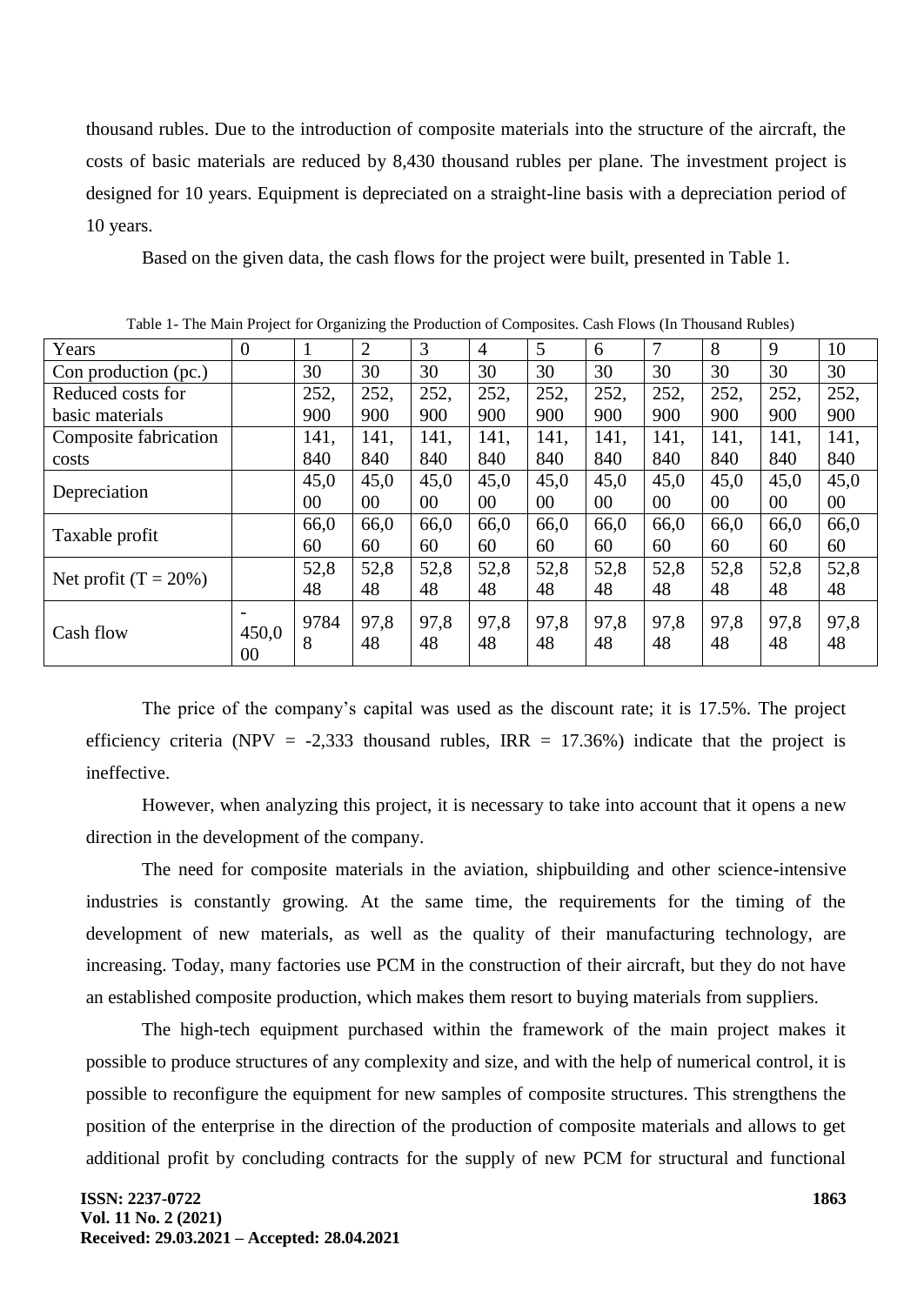purposes with specified characteristics of corrosion resistance, strength, reliability, rigidity, durability and fire safety.

Currently, negotiations are underway on the supply of PCM to a third party. The new investment project will require the purchase of additional equipment for 47,000 thousand rubles. The annual sales volume will be 3,900 sq. meters of composite per year. The cost of one sq. meter of PCM in terms of variable costs is 8,500 thousand rubles, the sale price is planned at 11,900 thousand rubles. Thus, the return on sales under the new contract is 40%. It is planned to start deliveries of composite material three years after the start of the main project. Cash flows for the new project are presented in Table 2.

| Year              | $\mathbf{3}$ | $\boldsymbol{4}$  | 5              | 6               | 7               | 8               | 9             | 10            |
|-------------------|--------------|-------------------|----------------|-----------------|-----------------|-----------------|---------------|---------------|
| Income            |              | 46,410            | 46,410         | 46,410          | 46,410          | 46,410          | 46,410        | 46,410        |
| Costs             |              | 33,150            | 33,150         | 33,150          | 33,150          | 33,150          | 33,150        | 33,150        |
| Depreciation      |              | 6,714,285,7       | 6,7142,8       | 6,71428,5       | 671,428,5       | 671,428,5       | 6,714,2       | 6,714,2       |
|                   |              | 14                | 57             | 71              | 71              | 71              | 86            | 86            |
| Taxable           |              | 6,545,714,2       | 65,457,1       | 654,571,4       | 654,571,4       | 654,571,4       | 6,545,7       | 6,545,7       |
| profit            |              | 86                | 43             | 29              | 29              | 29              | 14            | 14            |
| Tax (20%)         |              | 1,309,142,8       | 13,091,4       | 13,0914,2       | 130,914,2       | 130,914,2       | 1,309,1       | 1,309,1       |
|                   |              | 57                | 29             | 86              | 86              | 86              | 43            | 43            |
| Net profit        |              | 5,236,571,4       | 52,365,7       | 523,657,1       | 523,657,1       | 523,657,1       | 5,236,5       | 5,236,5       |
|                   |              | 29                | 14             | 43              | 43              | 43              | 71            | 71            |
| Cash flow<br>(CF) | 4700         | 1,195,085,7<br>14 | 11,950,8<br>57 | 11,9508,5<br>71 | 119,508,5<br>71 | 119,508,5<br>71 | 1,195,0<br>86 | 1,195,0<br>86 |

Table 2- Cash Flows for the Accompanying Project (In Thousand Rubles)

The NPV of the project with a discount rate of 17.5% amounted to -794 thousand rubles; the IRR was 16.91%. According to the discounted cash flow method, the new project is also ineffective. Therefore, the inclusion of associated cash flows in the cash flows of the main project will not improve its profitability indicators.

However, the demand for composites is constantly growing. For example, the share of CFRP (Carbon-fiber-reinforced polymer) parts in the Sukhoi Superjet aircraft structure is about 14%, while the share of composites in the new passenger medium-haul aircraft of the Irkut MC-21 Corporation reaches almost 40%. The design of the MS-21 provides for the use of wing and center section panels, as well as tail assembly units made of PCM. Therefore, the implementation of an additional project may represent an entry into a growing market.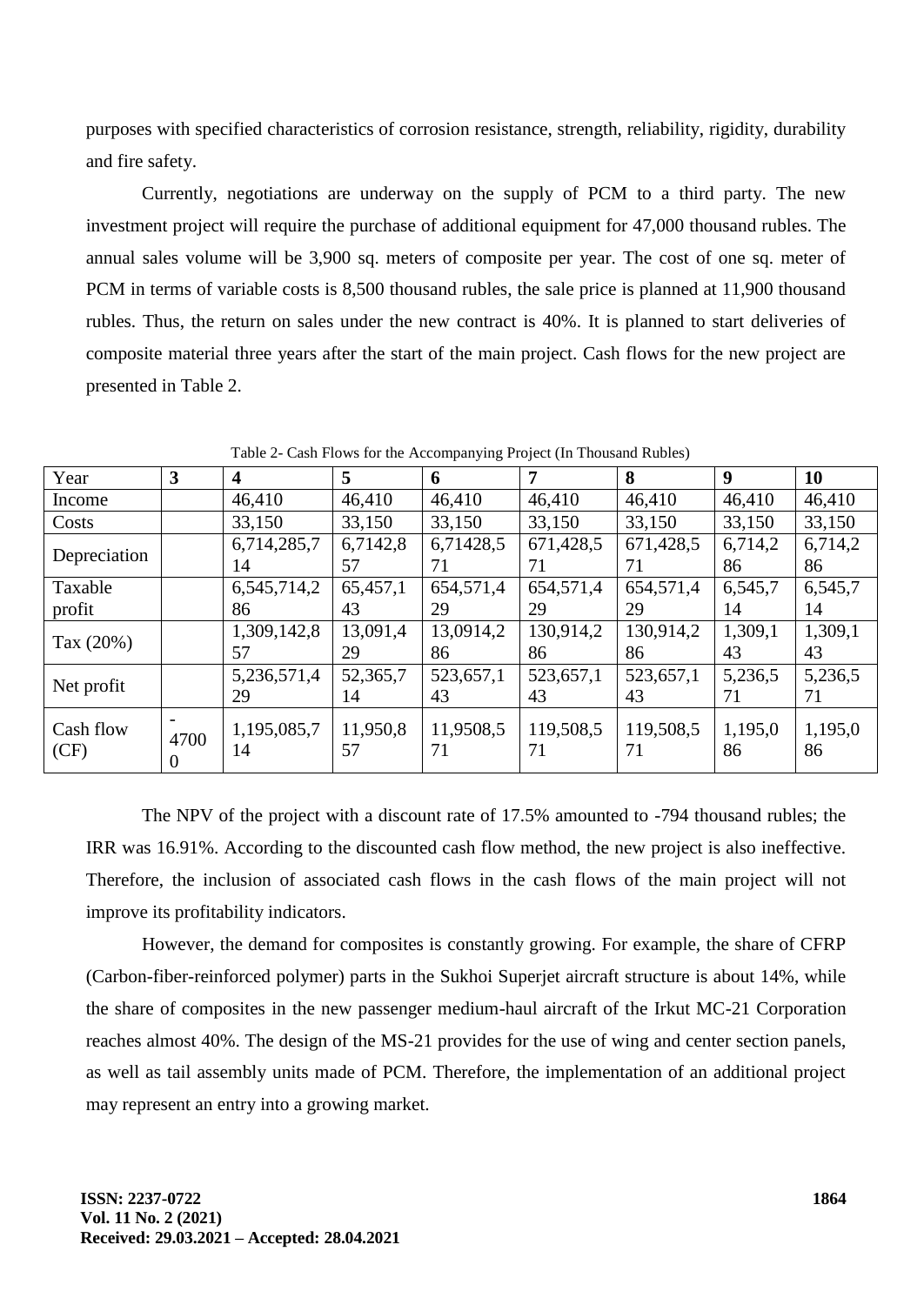On the other hand, more and more new manufacturers of PCM are appearing, which may affect the prices of PCM towards their decrease.

Due to uncertainty about the market prospects, the standard deviation of the value of the new project's cash flows is estimated at about 40% per year.

In these conditions, it is advisable to evaluate the accompanying investment project as a European-style call option.

To implement the Black-Scholes model, the risk-free rate is taken at 8.5%.

The cost of a call option, according to the Black-Scholes model, is calculated by the formula

$$
C = S * N(d_1) - X * e^{-rt} * N(d_2),
$$

where S is the present value of the asset,

X is the strike price of the option,

 $e^{-rt}$  – continuous discount multiplier at the risk-free rate where t is the number of years before the option expires.

In our example, S is the present value of income from the accompanying project, discounted for three years at a rate of 17.5% per annum, X is the size of capital investments in the project, t is equal to three years.

The quantities  $d_1$  and  $d_2$  are determined as follows:

$$
d_1 = \frac{\ln(\frac{S}{X}) + rt}{\sigma \sqrt{t}} + (0.5\sigma\sqrt{t}),
$$
  

$$
d_2 = d_1 - \sigma\sqrt{t}.
$$

In these calculations, Ϭ is assumed to be 40%.

The first step in assessing the value of an option is to calculate the  $d_1$  and  $d_2$  values:

$$
d_1 = \frac{\ln(\frac{28,483}{47,000}) + (0.085*3)}{0.4*\sqrt{3}} + (0.5*0.4*\sqrt{3}) = -0.00844
$$
  

$$
d_2 = (-0.00844) - (0.4*\sqrt{3}) = -0.70126
$$

From the tables of the normal distribution we get:

 $N(d_1)=0.496632$ 

 $N(d_2)=0.241569$ .

Substituting these values into the option pricing formula, we get the value of a possible expansion of the project to create a composite production at an aviation enterprise:

 $C = (28,483 * 0.496632) - (47,000 * 0.241569 * e^{-0.085*3}) =$ 

The Black-Scholes model assumes that the value of the current asset in the future is a continuous random variable distributed according to the lognormal law. At the same time, no restrictions are imposed on the growth or reduction of value. If we are talking about an investment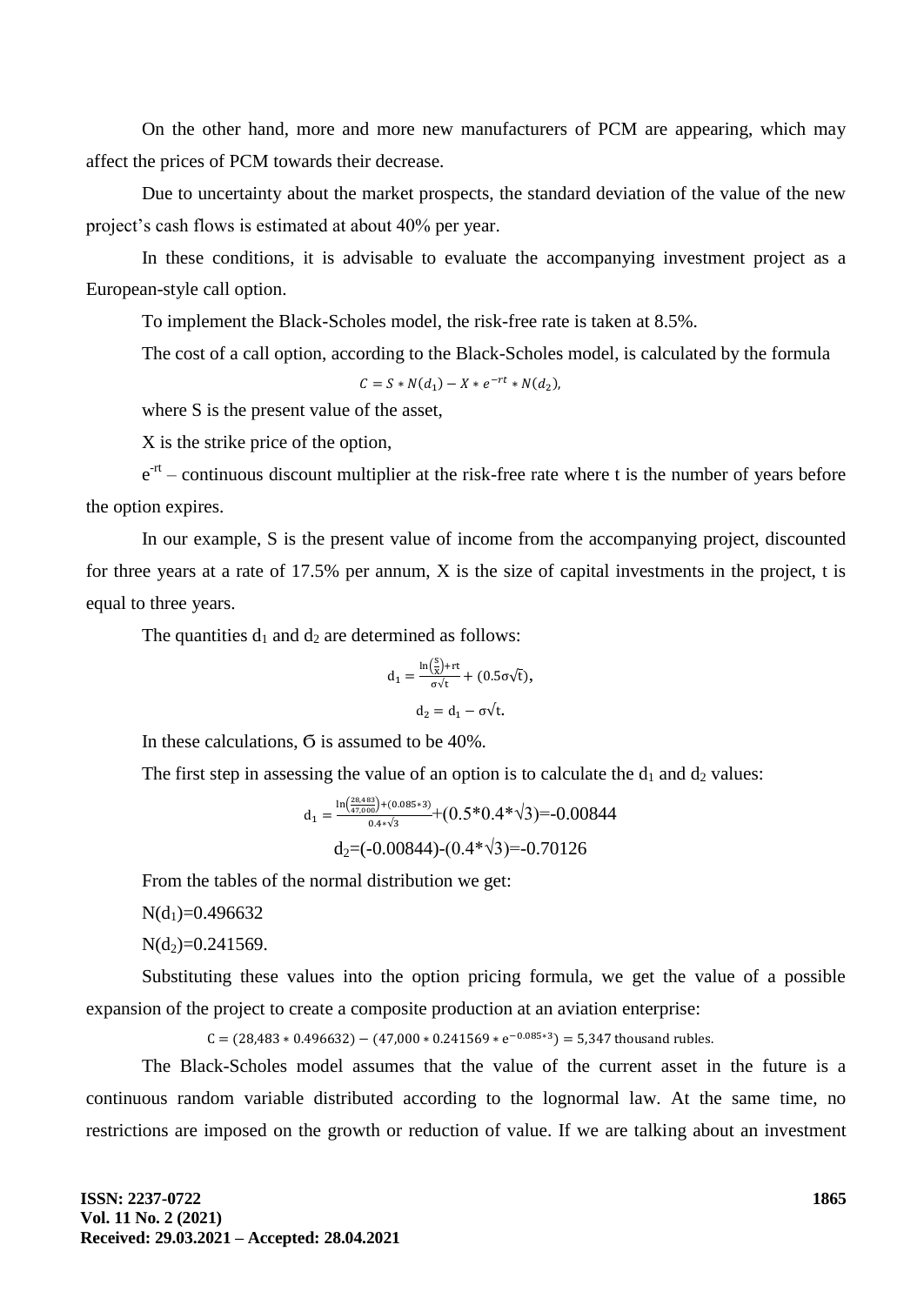project implemented at an existing production facility, the asset is the future income from the project. These incomes cannot change indefinitely. The maximum value of future income is limited by the capacity of the production complex. The reduction in future income is associated with a drop in demand and prices for manufactured products. To determine the maximum and minimum cost of future income for the project, the optimistic and pessimistic scenarios of the development of events are considered. The optimistic scenario corresponds to the maximum value of the cost of future income, and the pessimistic scenario corresponds to the minimum value of the cost of income. In this situation, the use of the binomial model to estimate the value of the growth option leads to more reliable results.

In our example, the parameters of the binomial model have the following values:

S0 is the most probable present value of income from the side project, discounted for three years at a rate of 17.5% per annum,

Su is the cost of income according to the optimistic scenario, given to the beginning of the implementation of the accompanying project ( $t = 3$  years),

Sd is the cost of income under the pessimistic scenario, given to the start of the implementation of the accompanying project,

X is the strike price of the option. In our example, it corresponds to the size of the capital investment in the project.

It is assumed that, according to the optimistic scenario, the current value of project revenues may grow by 40% and amount to:

$$
Su=46,206*(1+0.4) = 64,688
$$
 *rubles*

According to the pessimistic scenario, the cost of income may decrease by 40% and amount to:

 $Sd = 46,206 * (1 + 0.4) = 27,723$  thousand rubles.

The size of capital investments  $(X)$  is 47,000 rubles,  $S0 = 28,483$  thousand rubles.

Option delta  $(\delta)$  corresponds to proportional changes in option value at the time of exercise and assets:

$$
\delta=\frac{64,688-47,000}{64,688-27,723}=0.49
$$

The hedge ratio is inversely proportional to  $\delta$ :

$$
n=\frac{1}{\delta}=\frac{1}{0.49}\approx 2
$$

By building a replicative portfolio:

$$
27{,}723 = (28{,}483{-}2C) * 1.0853,
$$

**ISSN: 2237-0722 Vol. 11 No. 2 (2021) Received: 29.03.2021 – Accepted: 28.04.2021** **1866**